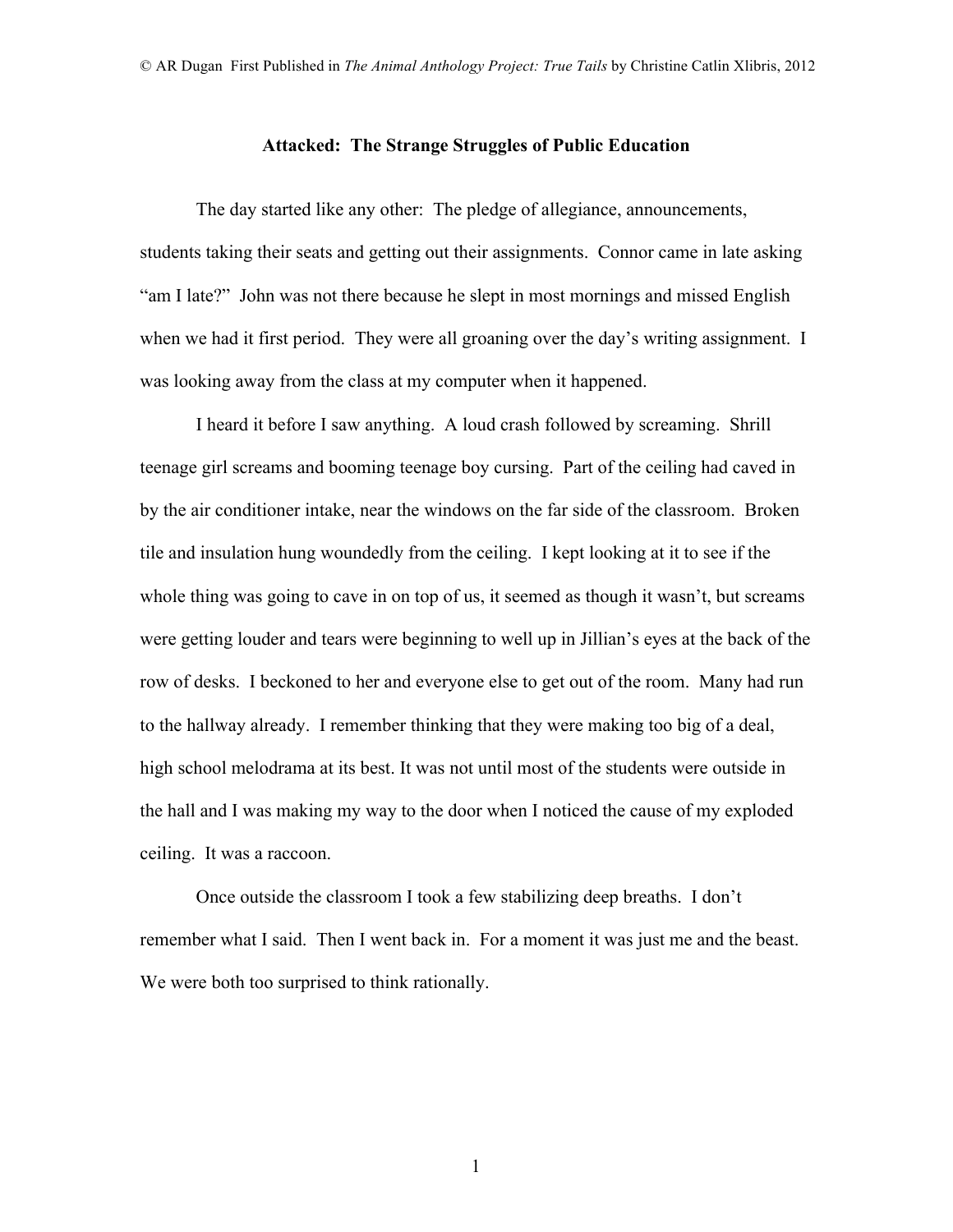Looking back now, I can see the perfect hilarity of the event. I laugh at Connor's dramatic, childlike exit; I laugh at Matt's uncharacteristic, exclaimed curses; I laugh at the fact that I inexplicably went back into the room.

The animal tried to jump out the closed window. I just walked slowly in its general direction. At least I think that is what I did, because when two other teachers entered the room I was halfway across. Then the raccoon careened around the room trying to find a way out. There was none. I told the other teachers to open the door to the outside and open the windows too. We were on the ground floor; it needed to be out in the wilderness where it belonged, was my first thought. Mr. Barton approached the door to the outside.

Mr. Barton is a long time substitute teacher who was once, many, many years ago we all thought, an actual teacher. The thought was comical. Mr. Barton was hard of hearing and seemed to all students and faculty members alike to be losing his grip on reality. He walked down the hallway muttering sentence fragments, occasionally walking into things, and never seemed to really recognize you when he saw you. He only recently, after four years, started calling me by the correct name. He will often enter my classroom in the middle of class after wandering outside it for a few minutes, pondering whether he had the right place, school, town. When he did make up his mind to come in it was usually to inform me that I had a meeting, one that I new did not exist. He came in to my room this time to handle my raccoon problem. I remember thinking afterwards that he must have had extensive experience with raccoons.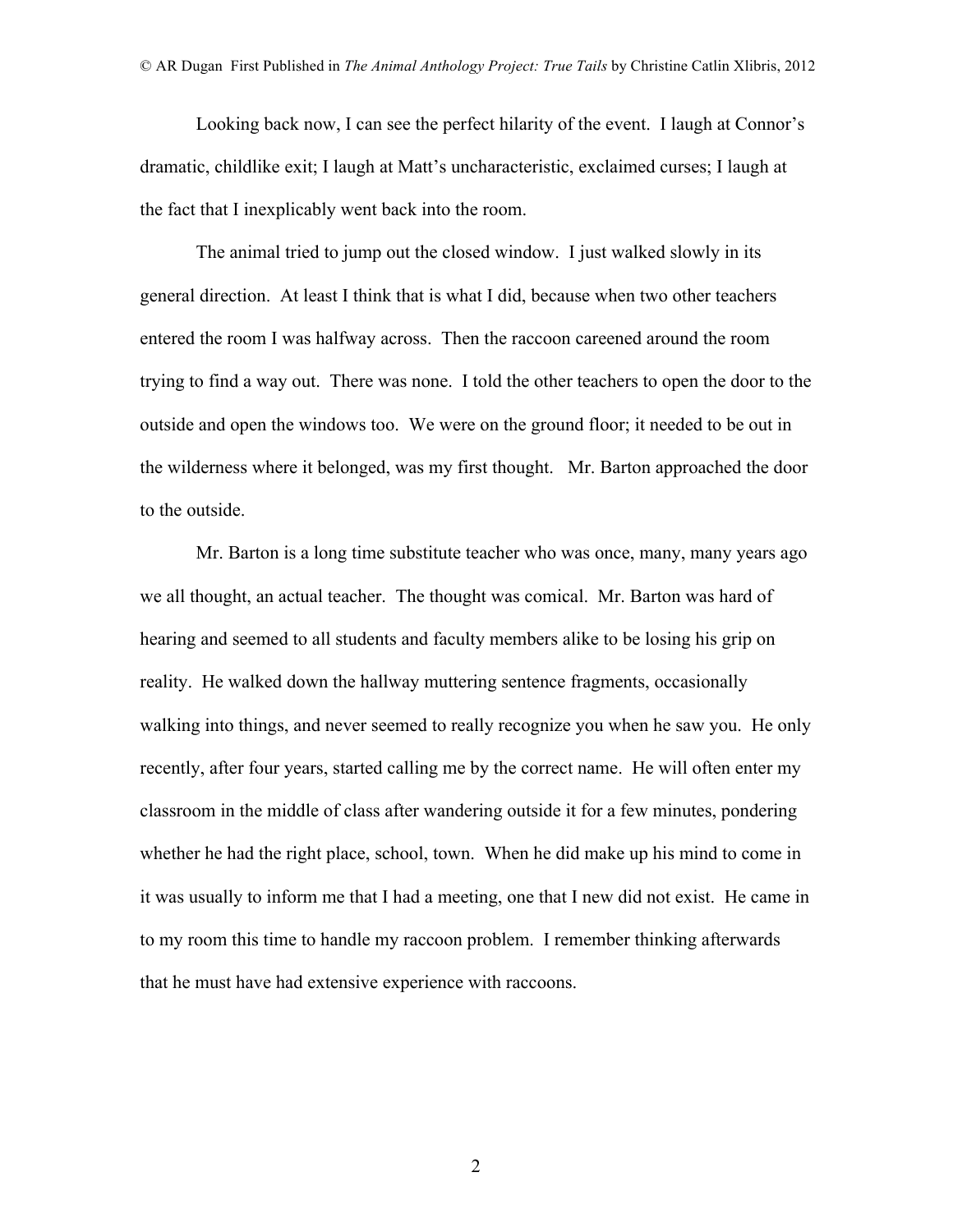Mr. Barton approached the door about the same time the raccoon seemed to understand that that was his only way out, if he could get it open. Raccoon's are very clever when it comes to opening things. I can remember this from my childhood.

My family and I were camping, I have forgotten the location. I woke in the night, terrified. There were noises outside. Noises outside are the chief concern for a child camping. They can be anything. Any ferocious beast could be out there making that noise. There is only a thin layer of tent nylon to protect you from wild monsters outside. This is the end of sleep for the child-camper and it was the beginning of a night of terror for me, even though my family had recently upgraded to the somewhat increased security of a tent-trailer. Pots were falling over, everything outside was being thrown about, it sounded like. My parents were talking and telling me to be quiet and go back to sleep. Back to sleep! Frustration added to my terror. It was decided that my father would go to check it out. Nervousness replaced my frustration. Not nervousness that my father would be harmed, but that he would let whatever was making the noise inside to get me. So, my father dressed for battle: bright red sweat paints and an old white tee shirt. He took up his weapon: a small beach umbrella, the kind you clamped onto the arm of your beach chair, not the javelin/canopy type things you stick in the sand which would have been much more intimidating. He went outside to find a family of raccoons feasting on the remains of our food stored in our now unlatched cooler. Despite the fierce waiving of the beach umbrella and my father's loud imploring for them to "get out of there," the raccoons did not budge. Not right away at least. They waited until they had picked out a suitable snack to take with them from our cooler and made off slowly to the edge of our campsite to finish their feast. Had I remembered this when the raccoon fell into my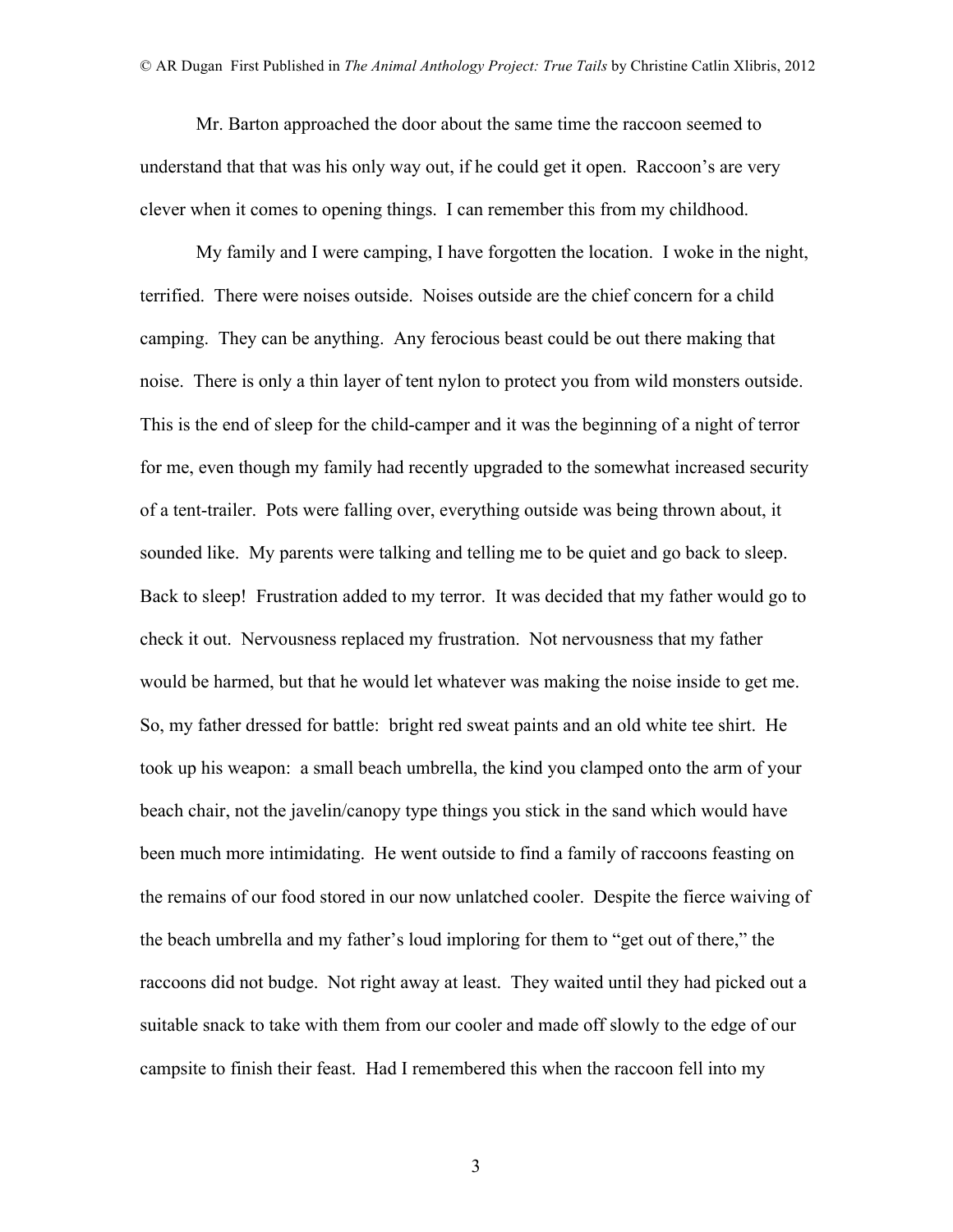classroom I might have tackled the animal and tossed it outside, with a touch of vengeful violence even, to repay its kind for that night of camping horror when I was a boy. But, instead, I watched in astonishment as Mr. Barton began speaking to this raccoon while I stood a good eight feet away near a window I had just opened.

The raccoon had now climbed halfway up the door's side molding where Mr. Barton was standing. The raccoon blocked the door handle, but Mr. Barton kept moving his hand towards it. The other teacher in the room yelled at him to be careful, but he did not seem to hear. As he reached for the handle the raccoon reached its head back and looked up at Mr. Barton, following his every move. He said "its okay little guy; I know you want to get out. I'm just gonna open the door here for ya. It's okay." The raccoon did not seem to think it was okay at all. Instead, after looking deep into Mr. Barton's thick glasses covered eyes, darted to the other side of the room where it turned itself, momentarily, into a pinball and bounced all over the room, or so it seemed to me. I just keep looking in every direction and the raccoon always shot past behind me, making me flinch. Mr. Barton was undeterred. He opened the door and eventually the raccoon found its way out.

The aftermath of the raccoon event was nearly as poignant as the event itself. This day and age, one would assume that a raccoon invasion would result in a lawsuit, or the shutting down of the school. None of these things happened. What did happen was and still is a surprise. As can be expected, the students were in a frenzy to know about the story, hear it told from survivors themselves. I told the story and fielded many questions, dispelled the rumors, made jokes and playful parodies. I could embrace the trauma with my classes so that we could move on with our work. The school itself was